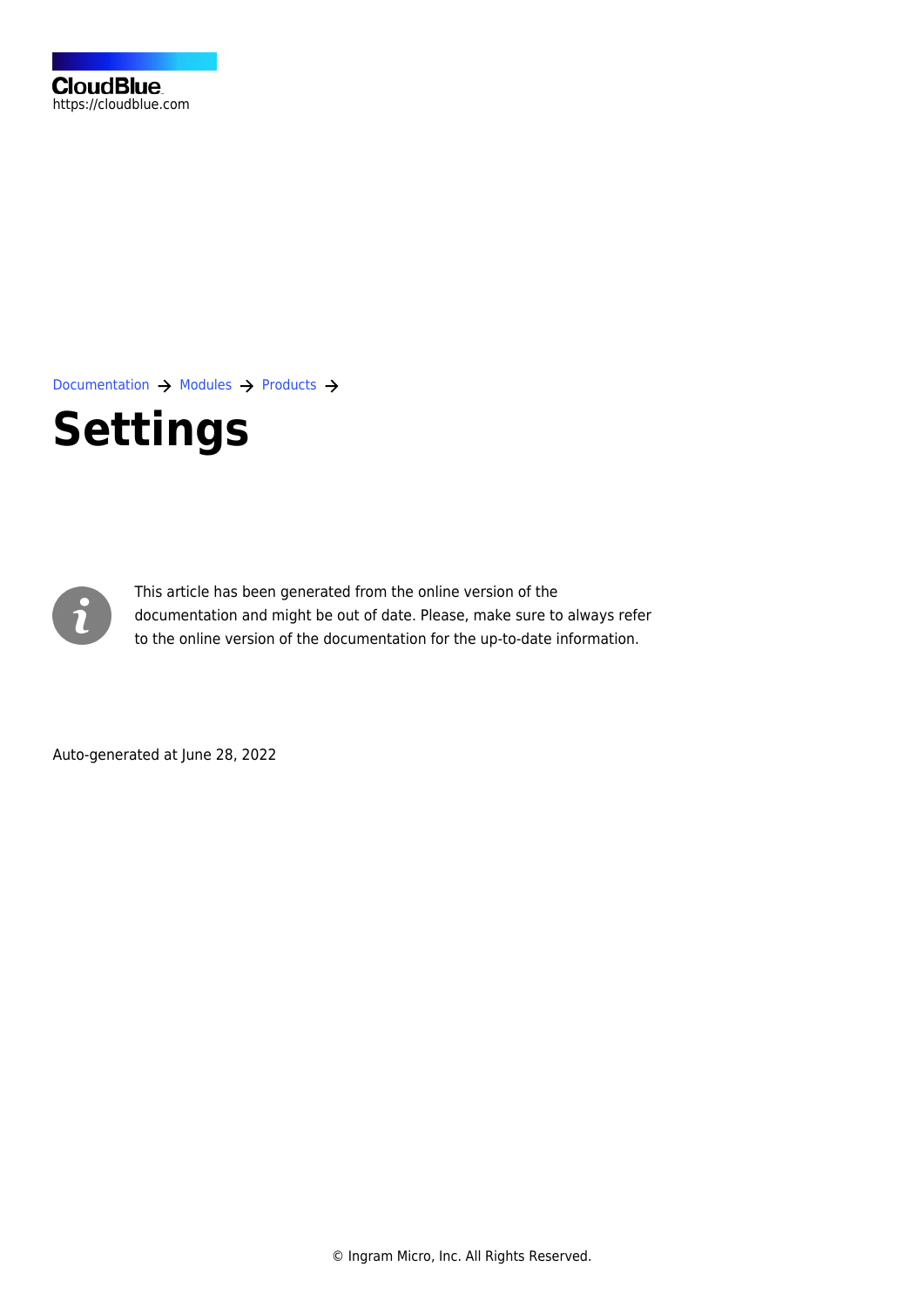### **Introduction**

Settings represent attributes that define various aspects of the product distribution and product ordering operations. Note that settings are not versioned and not localized attributes. Therefore, your provided configuration will be applicable to all created versions and localizations.

Access the Settings list via the **General** section of your product profile page. The system allows Vendors to switch on and switch off settings as follows:

Click the **Edit** button next to the Settings list to edit this list.

|   | <b>CloudBlue</b>                                           | $\rightarrow$ Products $\sim$<br>@ HELP                                                                                         | <b>Front Street Inc.</b><br>⊕<br>$\checkmark$<br>Vendor · Robert Balboa |
|---|------------------------------------------------------------|---------------------------------------------------------------------------------------------------------------------------------|-------------------------------------------------------------------------|
|   | Tutorial Product -<br>Master version $\mathbf{\mathbf{v}}$ | Settings @                                                                                                                      | <b>EDIT</b>                                                             |
| 自 | General                                                    | Administrative Hold<br>$\bullet$ On<br>Product supports Suspend & Resume actions for the given Subscription.                    |                                                                         |
|   | Items<br>Parameters<br>Embedding                           | Consumption reporting for Reservation Items<br>· Off<br>Product supports real-time reporting of consumption for the Reservation |                                                                         |
| 汇 | Configuration<br>Versions                                  | items.<br>Pay-as-you-go<br>● Off                                                                                                |                                                                         |
|   | Localization                                               | Product has pay-as-you-go capability, where the Vendor is required to<br>periodically submit Usage Files to your partners.      |                                                                         |
|   | Preview<br>Pricing                                         | Renewal Management<br>Auto-renewal<br>Schema of Renewal Management implemented by the Product.                                  |                                                                         |
|   | Offers                                                     | Subscription - Change Request<br>Subscriptions Management Module > Change Request                                               |                                                                         |
|   | Listings<br>Settings                                       |                                                                                                                                 |                                                                         |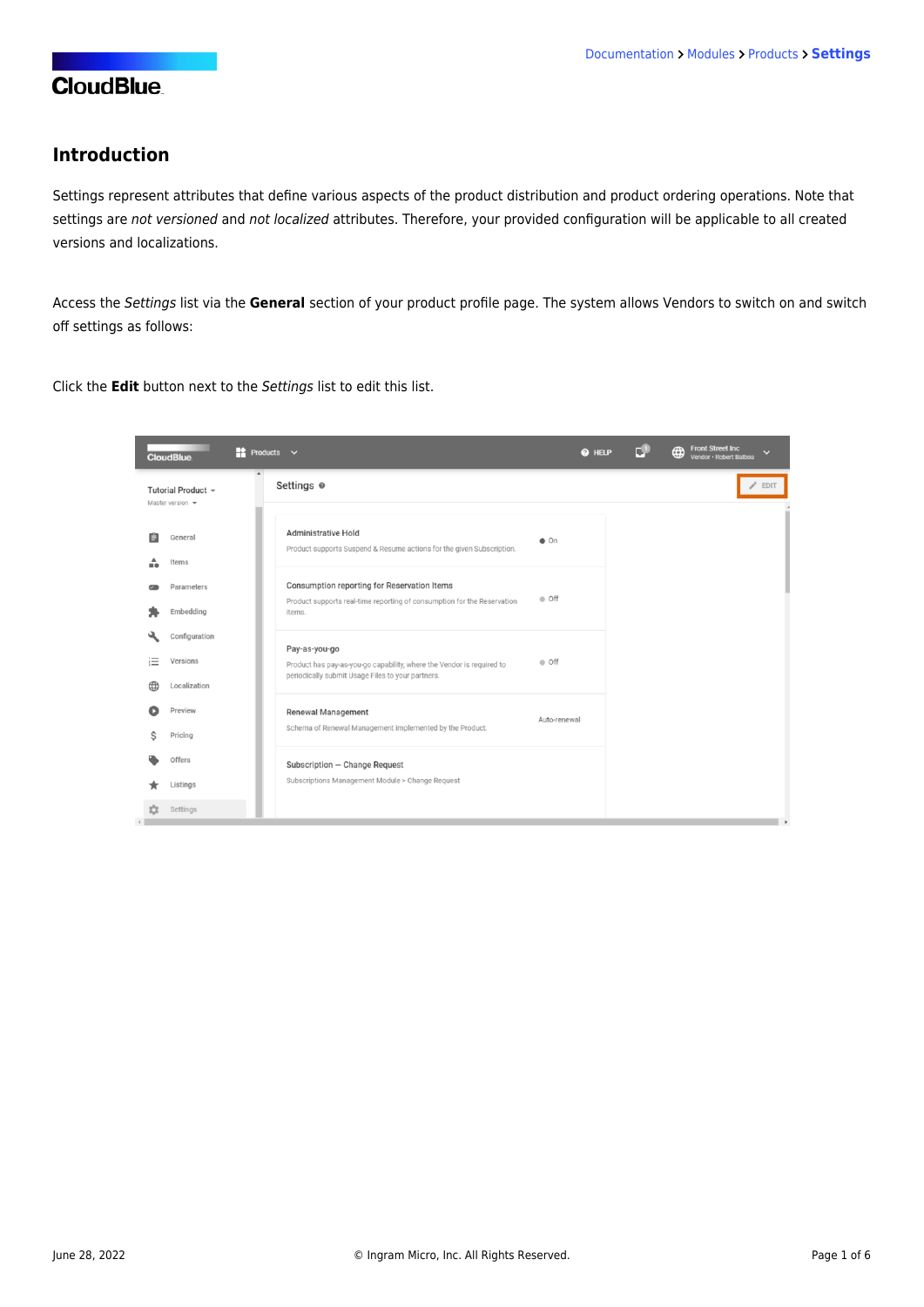

Enable or disable required settings by using corresponding switches. Click the **Save** button to save your edited list.

The following describes all available options within the Settings list.

## **Administrative Hold**

Turn on the **Administrative Hold** option so that your product will support the Suspend & Resume actions for subscriptions. The CloudBlue Connect platform allows accessing subscription suspend and resume actions via the [Subscription Details](https://connect.cloudblue.com/community/modules/subscriptions/user-interface/#distributor-actions) screen.

Therefore, the system enables to create suspend and resume subscription requests. Once Vendors approve such requests, the required subscription can be assigned to the Suspended status or transferred to the Active status once again.

#### **Consumption reporting for Reservation Items**

With this enabled option your product will support the real-time reporting of the Reservation Items consumption. This setting required to generate usage files for your reservation items via the [Usage](https://connect.cloudblue.com/community/modules/usage_module/) module on the CloudBlue Connect platform.

#### **Pay-as-you-go**

This option enables Vendors to implement a pay-as-you-go system and periodically submit usage files to their partners. The payas-you-go system based on the consumption or usage of a specified product rather than on a flat rate for a product or on a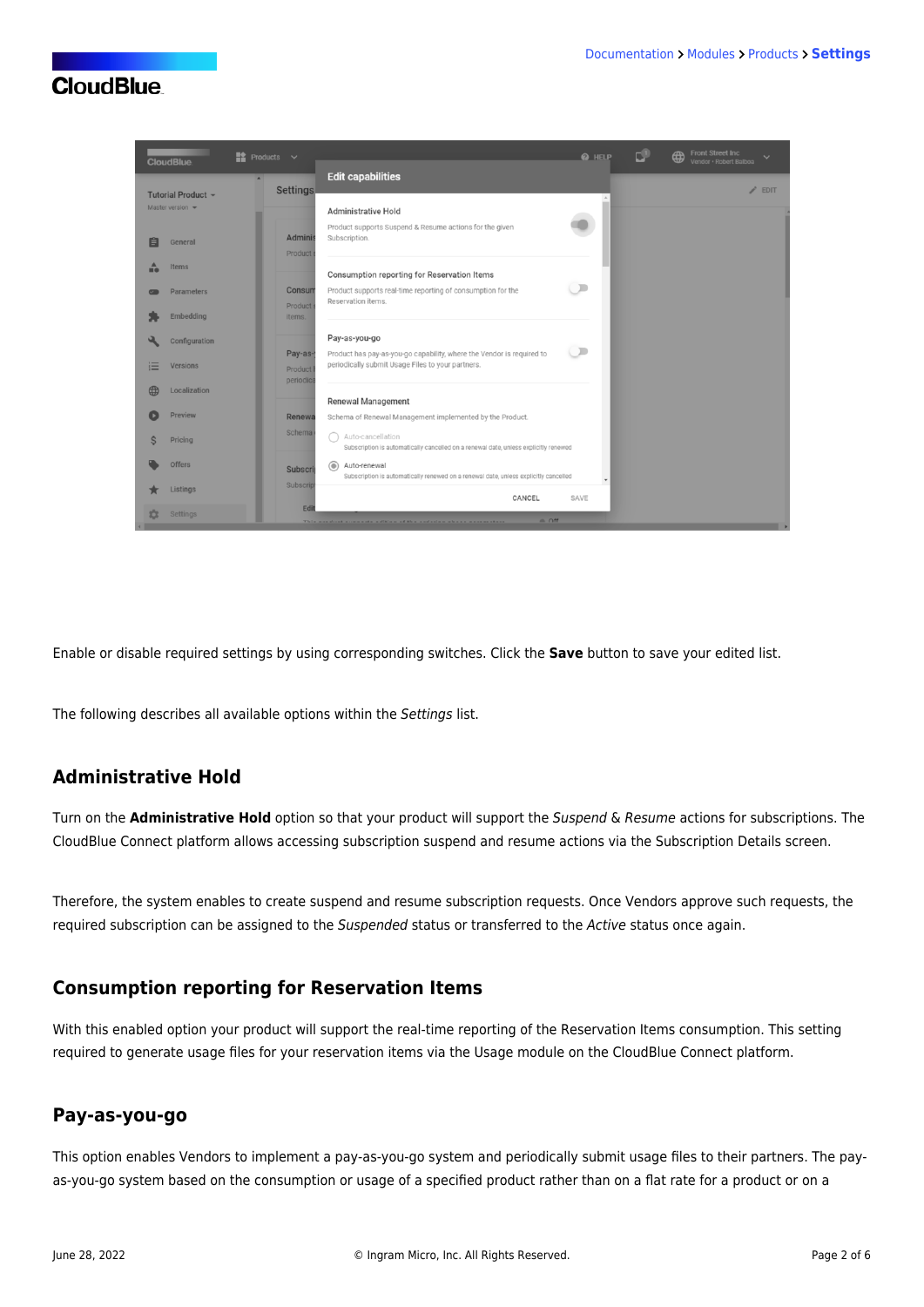period of time.

This setting is also required to define Pay as You Go items within the [Items](https://connect.cloudblue.com/community/modules/products/items/) section on the product profile page. Furthermore, it is required to create usage files via the [Usage](https://connect.cloudblue.com/community/modules/usage_module/) module on the Connect platform.

#### **Dynamic Items**

Enable the **Dynamic Items** option so that your product will be able to report dynamic items in your usage report files. In other words, items that were not pre-declared during your [Product Definition](https://connect.cloudblue.com/community/getting-started/vendor/product-definition/).

#### **Future Charges**

Turn the **Future Charges** option on so that your product will be able to generate usage reports with charges assigned to future dates

#### **Predictive Estimates**

Switch the **Predictive Estimates** option on to enable the predictive Consumption data reporting. This reporting takes place during the Billing Period and before generating a usage report file.

#### **Reporting Schemas**

The pay-as-you-go setting allows Vendors to work with different reporting schemas. Each schema represents a definitive way to generate usage report files for the provided services on the CloudBlue Connect platform. Consequently, usage report files help Distributors and Resellers bill their customers. One product can implement only one of the following reporting schemas:

- **TR** (Multi-Tier Rated)**:** This schema allows Vendors to report calculated price values for multiple tiers. Therefore, Distributor or Reseller systems can simply apply provided prices.
- **CR** (Cost Rated)**:** Vendors report their Distribution Contract cost. Other prices should be calculated by Distributors or Resellers.
- **PR** (Price Rated)**:** Vendors report the Tier-0 (end customer) price. Other prices should be calculated by Distributors or Resellers.
- **QT** (Quantity-based)**:** This schema, as the name implies, is used to report the quantity of consumed services.

In case more information on the available reporting schemas required, please refer to the [Usage](https://connect.cloudblue.com/community/modules/usage_module/) module documentation on the Connect Community page.

#### **Renewal Management**

This schema indicates the renewal management schema implemented by your Product. Select one of the following schemas:

**Auto-cancelation:** Subscriptions will be automatically cancelled on a renewal date, unless explicitly renewed.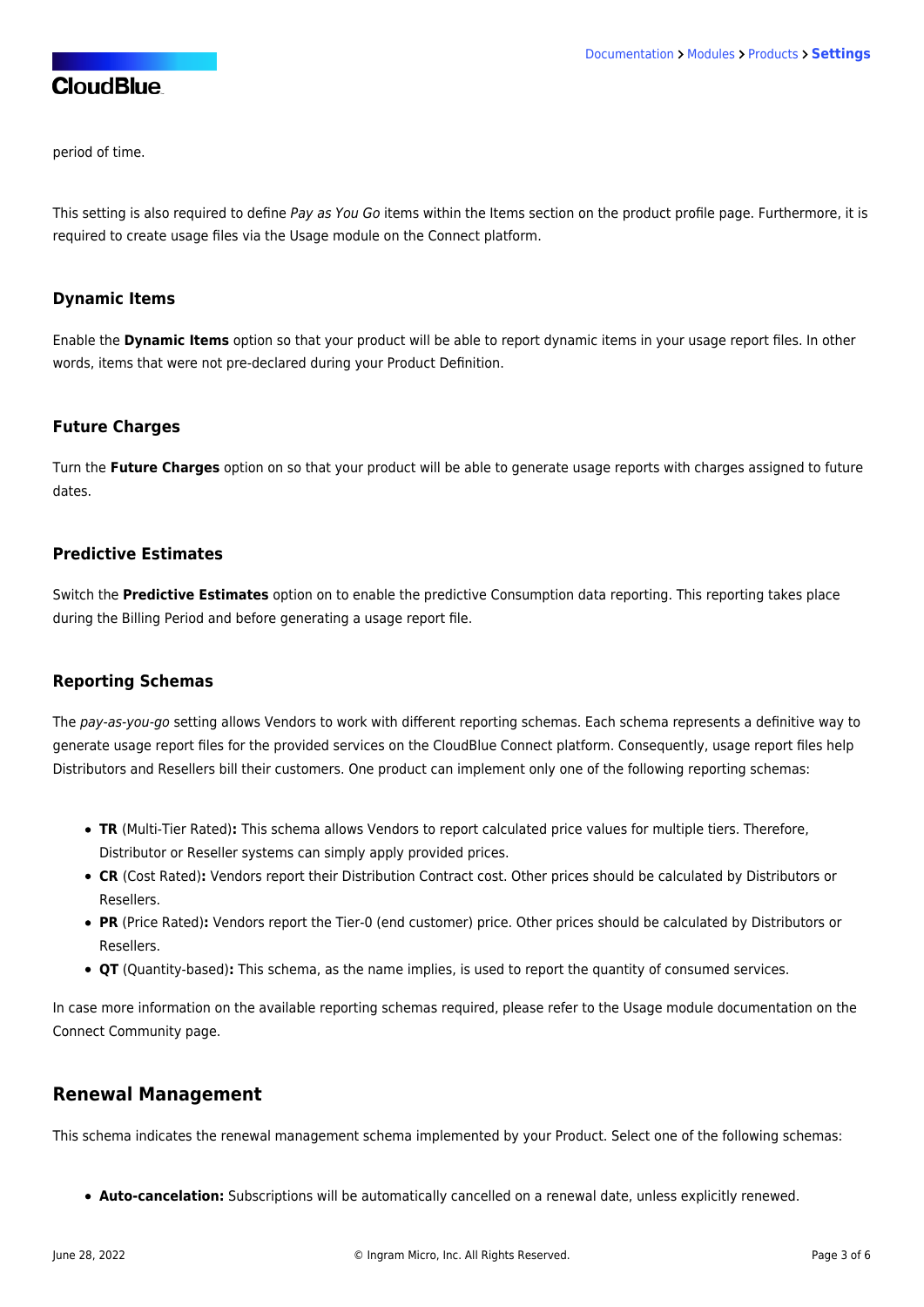**Auto-renewal:** Subscriptions will be automatically renewed on a renewal date, unless explicitly cancelled.

## **Subscription-Change Request**

The following describes available settings of Change subscription requests. Namely, such requests are generated on the platform in case buyers decide to change their subscribed items or their quantity. Refer to the [Fulfillment Requests](https://connect.cloudblue.com/community/modules/subscriptions/fulfillment-requests/#Change) documentation for more information on Change requests.

#### **Editable Ordering Parameters**

In case this option is enabled, the system allows editing [ordering-phase](https://connect.cloudblue.com/community/modules/products/parameters/#Overview) parameters for generated subscriptions while creating Change requests.

#### **Draft Validation**

With this enabled setting your product will support real-time validation of the fulfillment request structure prior to the provisioning operations in the Pending state. Therefore, all generated change requests will be assigned to the Draft status. This option is increasingly helpful to address the pre-provisioning validation.

#### **Inquiring Validation**

In case this option is switched on, your product will feature real-time validation of Inquiring Forms for updated subscriptions. Thus, this setting helps Vendors ensure that updated parameter data is correct.

#### **Delayed Activation**

Once this setting is enabled, your selected product will support [scheduled activation](https://connect.cloudblue.com/community/modules/subscriptions/user-interface/new-requests-management/#Schedule_Delayed_Activation) for Change request in the Pending state. Therefore, this option allows synchronizing required workflows with your business partners before processing generated Change requests.

# **Subscription-Purchase Request**

The following describes available setting of Purchase Subscription Requests. Such requests, as the name suggests, are generated in case your customers or buyers decide to purchase your specified product. Refer to the [Fulfillment Requests](https://connect.cloudblue.com/community/modules/subscriptions/fulfillment-requests/#Purchase) documentation for more information on Purchase requests.

#### **Draft Validation**

With this enabled setting your product will support real-time validation of the subscription request structure prior to the provisioning operations in the Pending state. Therefore, all generated purchase requests will be assigned to the Draft status. This option is especially helpful to implement the pre-provisioning validation.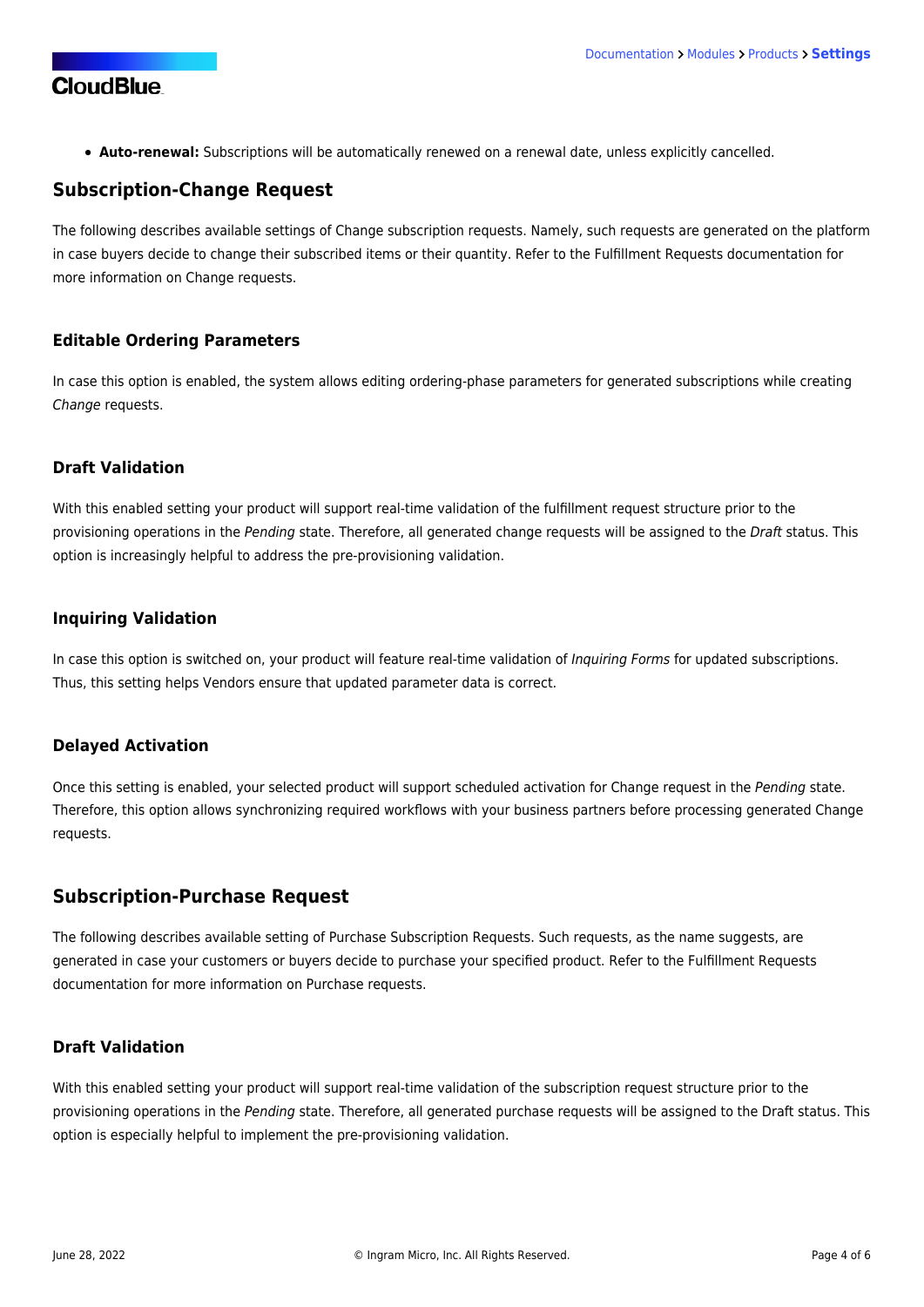#### **Inquiring Validation**

In case this setting is enabled, your product will feature real-time validation of Inquiring Forms for generated subscriptions. Thus, this option helps Vendors ensure that provided parameter data is valid.

#### **Delayed Activation**

Once this setting is enabled, your selected product will support [scheduled activation](https://connect.cloudblue.com/community/modules/subscriptions/user-interface/new-requests-management/#Schedule_Delayed_Activation) for Purchase request in the Pending state. Therefore, this option allows synchronizing required workflows with your business partners before processing Purchase requests.

## **Subscription-Cancel Request**

#### **Delayed Activation**

In case this setting is enabled, your selected product will support [scheduled activation](https://connect.cloudblue.com/community/modules/subscriptions/user-interface/new-requests-management/#Schedule_Delayed_Activation) for Cancel request in the Pending state. Therefore, this option enables your organization to synchronize required workflows with your business partners before processing Cancel requests.

Such requests, as the name suggests, are generated when the buyer decide to cancel their subscription. Refer to the [Fulfillment](https://connect.cloudblue.com/community/modules/subscriptions/fulfillment-requests/) [Requests](https://connect.cloudblue.com/community/modules/subscriptions/fulfillment-requests/) documentation in case more information on Cancel requests is required.

# **Subscription-Suspend Request**

#### **Delayed Activation**

When this setting is enabled, your selected product will support [scheduled activation](https://connect.cloudblue.com/community/modules/subscriptions/user-interface/new-requests-management/#Schedule_Delayed_Activation) for Suspend request in the Pending state. Therefore, this option enables your organization to synchronize required workflows with your business partners before processing Suspend requests.

Note that Suspend requests can be generated only in case the **Administrative Hold** option is enabled.

#### **Subscription-Resume**

#### **Delayed Activation**

In case this option is enabled, your selected product will support [scheduled activation](https://connect.cloudblue.com/community/modules/subscriptions/user-interface/new-requests-management/#Schedule_Delayed_Activation) for Resume request in the Pending state. Therefore, this setting enables your organization to synchronize required workflows with your business partners before processing Resume requests.

Note that Resume requests can be generated only in case the **Administrative Hold** option is enabled.